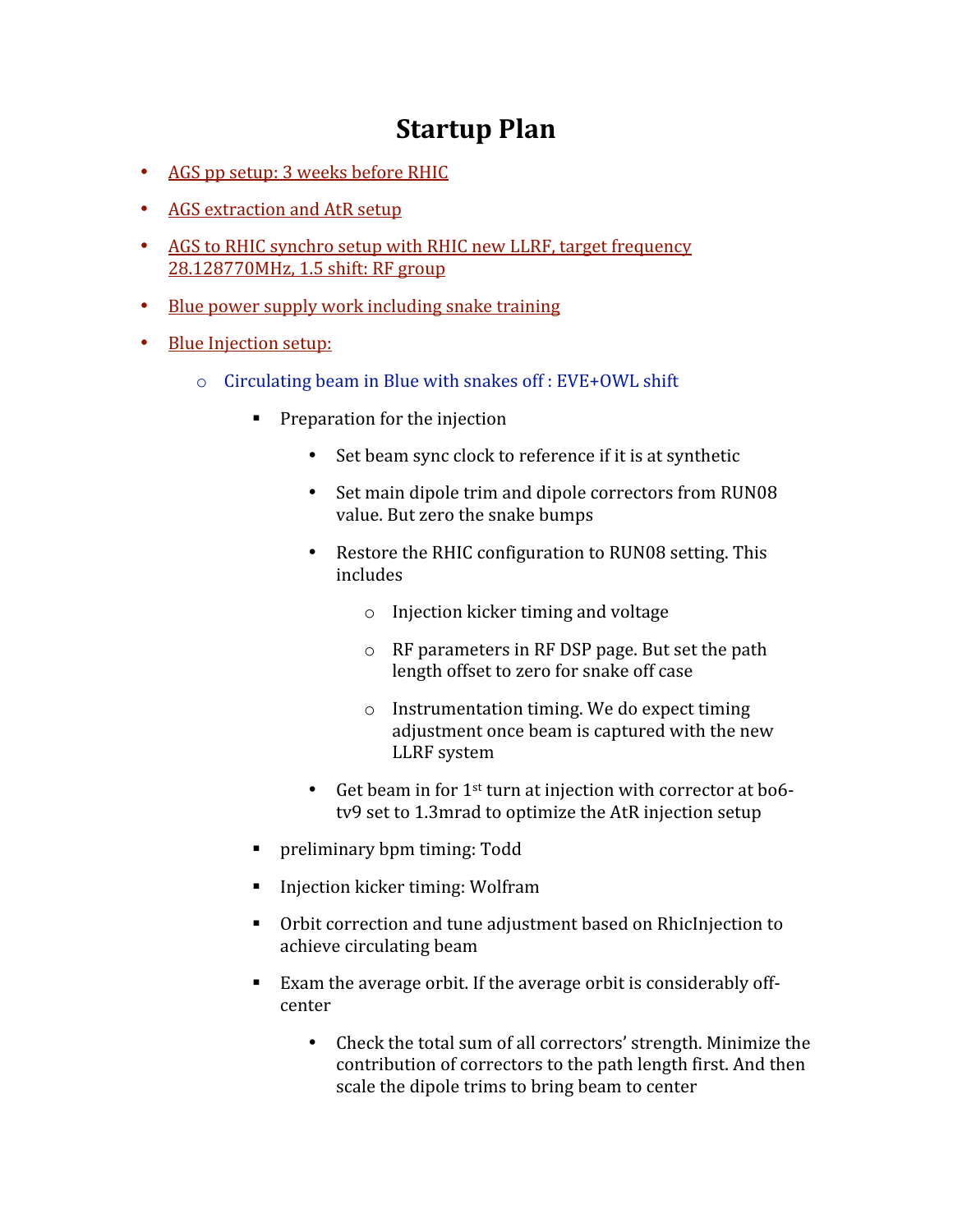- minimize the beam loss
	- orbit
	correction
	and
	optics
	adjustment
	including
	de‐ coupling
	based
	on
	the
	tune
	measurements
	as
	well
	as coupling
	measurements
	by
	RhicInjection
	application
- o RF
capture
in
Blue
ring(RF
group):
DAY+EVE
shift
	- Start setup with the new low level RF and 28 MHz cavity.
	- Goal is to have bunched beam and establish RF timing
	- Re-evaluate the commissioning plan if the RF injection setup with new
	LLRF
	fails.
	The
	contingency
	plan
	is
	to
	redo
	the
	RF
	injection setup
	with
	the
	old
	LLRF
	system
	which
	also
	takes
	1.5shift.
- Re-establish circulating beam with snakes on: EVE+OWL shift
	- This task can be done without RF capture. Power supply group continues
	on
	their
	work
	on
	the
	Yellow
	power
	supplies
	in
	parallel
	- Re-exam the timing of the BPMs with the new LLRF
	- Restore the path length offset for the RUN08 operation to the RF parameter
	on
	DSP
	page
	- Turn
	on
	snake
	bumps.
	Check
	RHIC
	recipe
	book
	for
	the
	snake
	bump settings
		- $S=1150m$ .  $-9$  mm
		- $S=1180m, -10mm$
		- S=3050m,
		11mm
		- S=3080m,
		7mm
	- Optics correction and orbit correction to improve beam lifetime
	- Unmask snake blms
	- Turn on snakes with LOW intensity bunch ONLY. Check RHIC recipe
	book
	for
	the
	snake
	current
	setting
		- Outer Snk7.1-4: 100A
		- Inner Snk2.3-3: 323A
	- Optics
	correction
	and
	orbit
	correction
	to
	improve
	beam
	lifetime
	- Inject bunch with normal intensity to check the beam lifetime.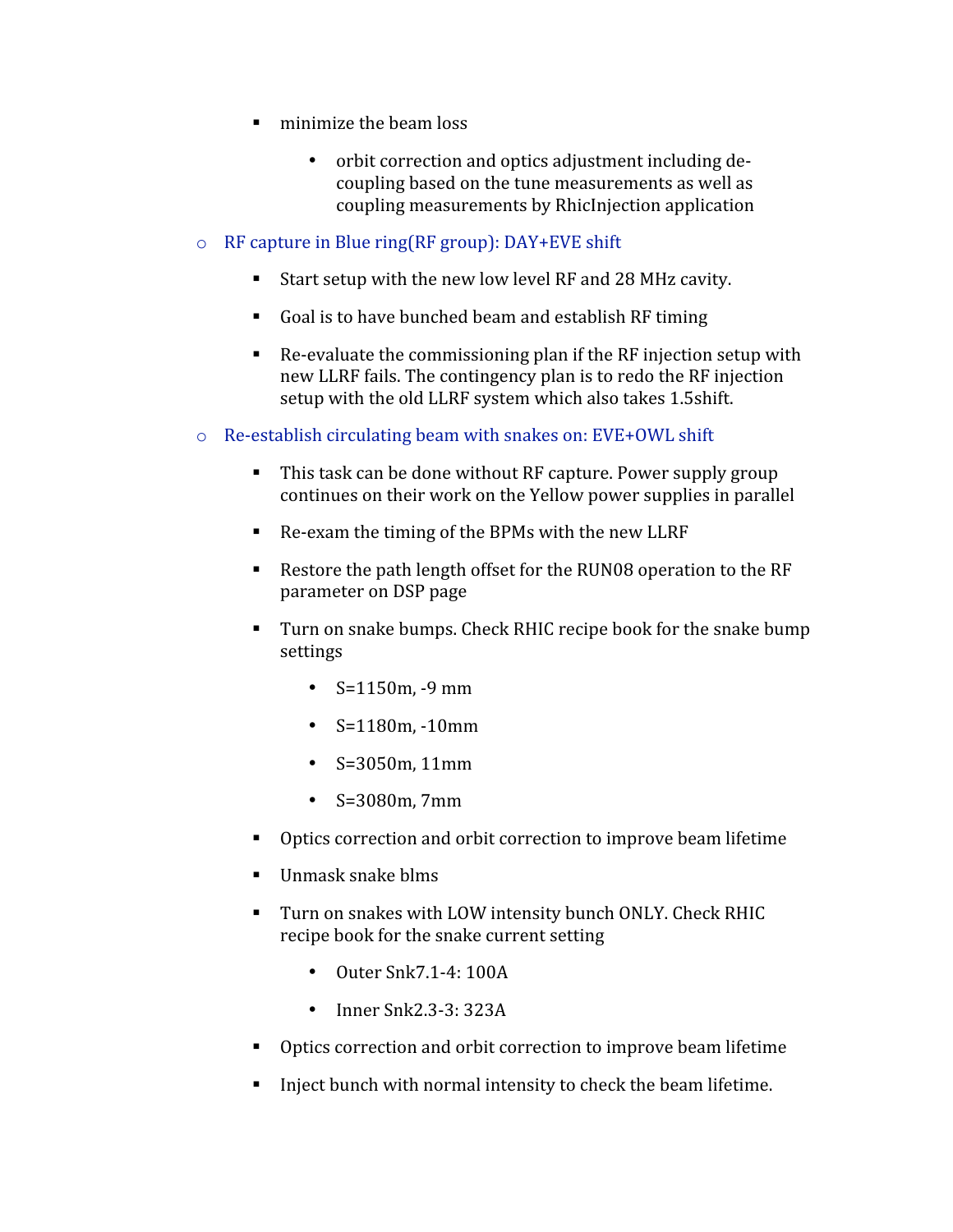### o Instrumentation
setup:
DAY+EVE
shift

- BPM,
IPM,
Artus(make
sure
the
FFT
is
between
0.5
and
1.0)…
- Critical systems: BBO and Blue CNI polarimeter
- Injection tuning: 1 shift
	- Orbit
	optimizing
		- o Double
		check
		the
		correctors
		with
		large
		strength
		- o Global
		rms
		and
		local
		orbit
		at
		snakes
	- Optics
	tuning
		- o Working
		point:
		(0.695,
		0.685)
	- Decoupling to dQmin~0.001
	- Chromaticity  $\sim$  +2 with good beam lifetime
- This will be yield to re-setup RF at injection with old LLRF if the new
LLRF
fails.
If
so,
we
will
take
this
opportunity
for
DX
training if
Yellow
ring
cryo
allows
- Yellow injection setup, DAY  $3.5 \sim$  DAY 7
	- o Power
	supply
	work
	including
	DX
	and
	Yellow
	snake
	training
	- o Establish
	circulating
	beam
	with
	snakes
	off:
	1.5
	shift
		- Similar steps as in Blue injection setup: establish circulating beam with
		snakes
		off
	- o RF
	capture
	with
	new
	LLRF
	and
	28
	MHz:
	1.5
	shift
		- This will be done with new LLRF only if Blue new LLRF is successful.
	- o Establish
	circulating
	beam
	with
	snakes
	on:
	2
	shift
		- In parallel, Blue injection working including continuing Blue instrumentation
		setup
		- Spin
		rotator
		training
		can
		also
		be
		parallel
	- o Instrumentation
	setup:
	2
	shift
		- BPM, IPM, Artus, etc.
		- Critical system: BBQ and CNI polarimeter(Haixin, Anatoli, Mike, ...)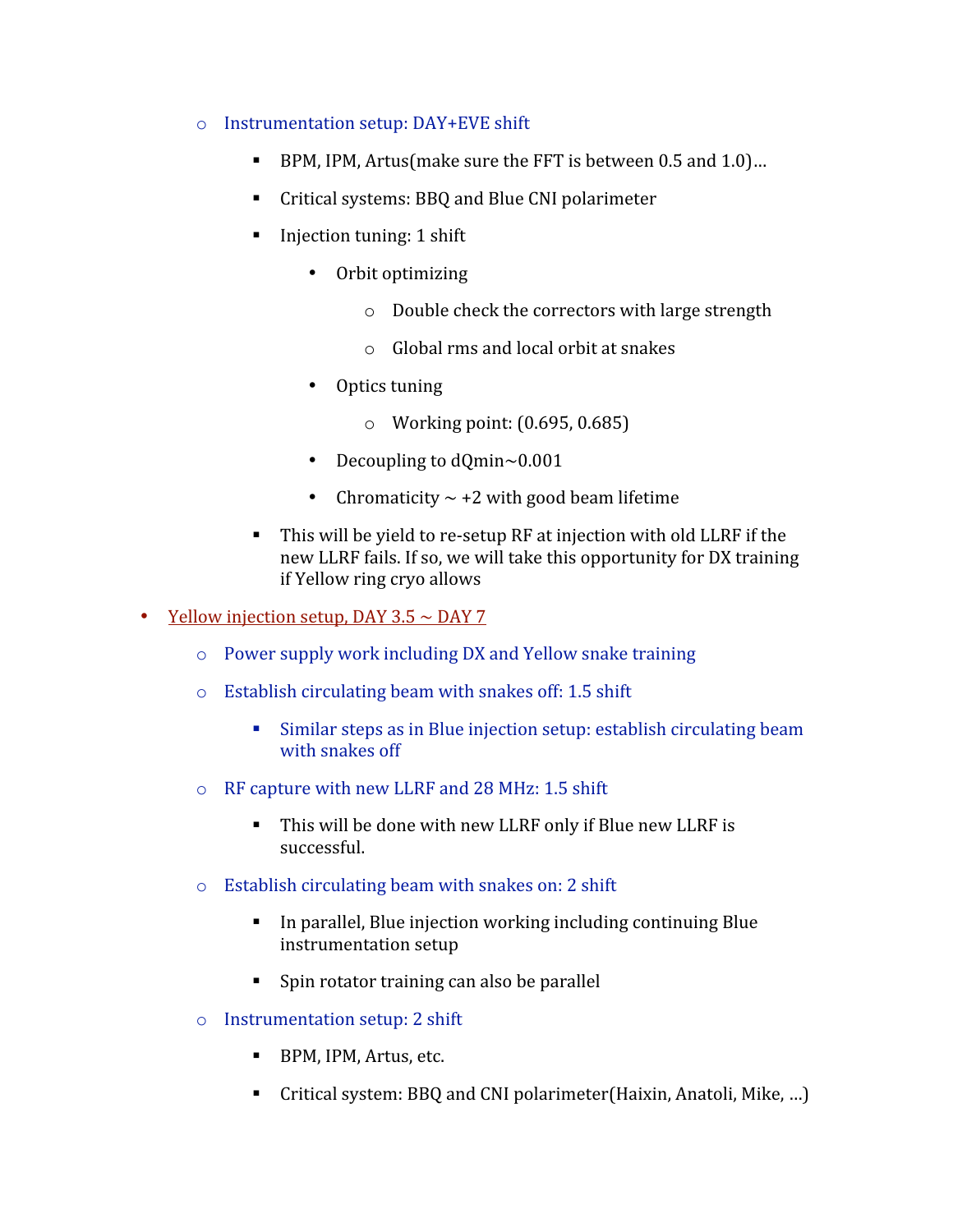- Injection optimization in parallel
- o In
parallel,
Blue
RF
setup
for
ramp
development
- DX training and Yellow snake training when Yellow ring is cold
- RF new LLRF ramp setup and 9 MHz cavity commissioning: DAY 7 DAY 9
	- o Commission
	the
	new
	low
	level
	RF
	system
	for
	ramp
	with
	6
	blue
	bunch ramp
	with
	28MHz
	cavity.
		- Set up the RF loops for the ramp
	- re-establish RF-capture with 9 MHz cavity. Exam instrumentation timing with the new RF setup:
	- re-establish RF setup for ramp with 9 MHz cavity
	- o establish
	longitudinal
	matching:
	- o contingency
	plan
	is
	to
	switch
	back
	to
	28
	MHz
	cavity
	which
	requires
		- 2 hours ring access
		- $\blacksquare$  1~2 shifts to install short
	- o In
	parallel:
		- Tune/coupling feedback setup for ramp development, 1 shift per ring:
		Yun,
		Al,
		Joanne,
		BBQ
		experts,
		…
			- This can be taken place in between the RF setup with 9MHz
		- Polarization setup
			- Scan
			H
			orbital
			angle
			between
			snakes
			and
			measure polarization
			- Minimize H orbital angle between snakes and snake current scan

#### • Ramp development: DAY 10 - DAY 21

- o ramp
both
beams
to
store:
DAY
10
–DAY
12
	- 6x6(or 12x12) bunch with nominal bunch intensity
	- tune/coupling feedback loop on
	- orbit correction and optics adjustment including chromaticity correction